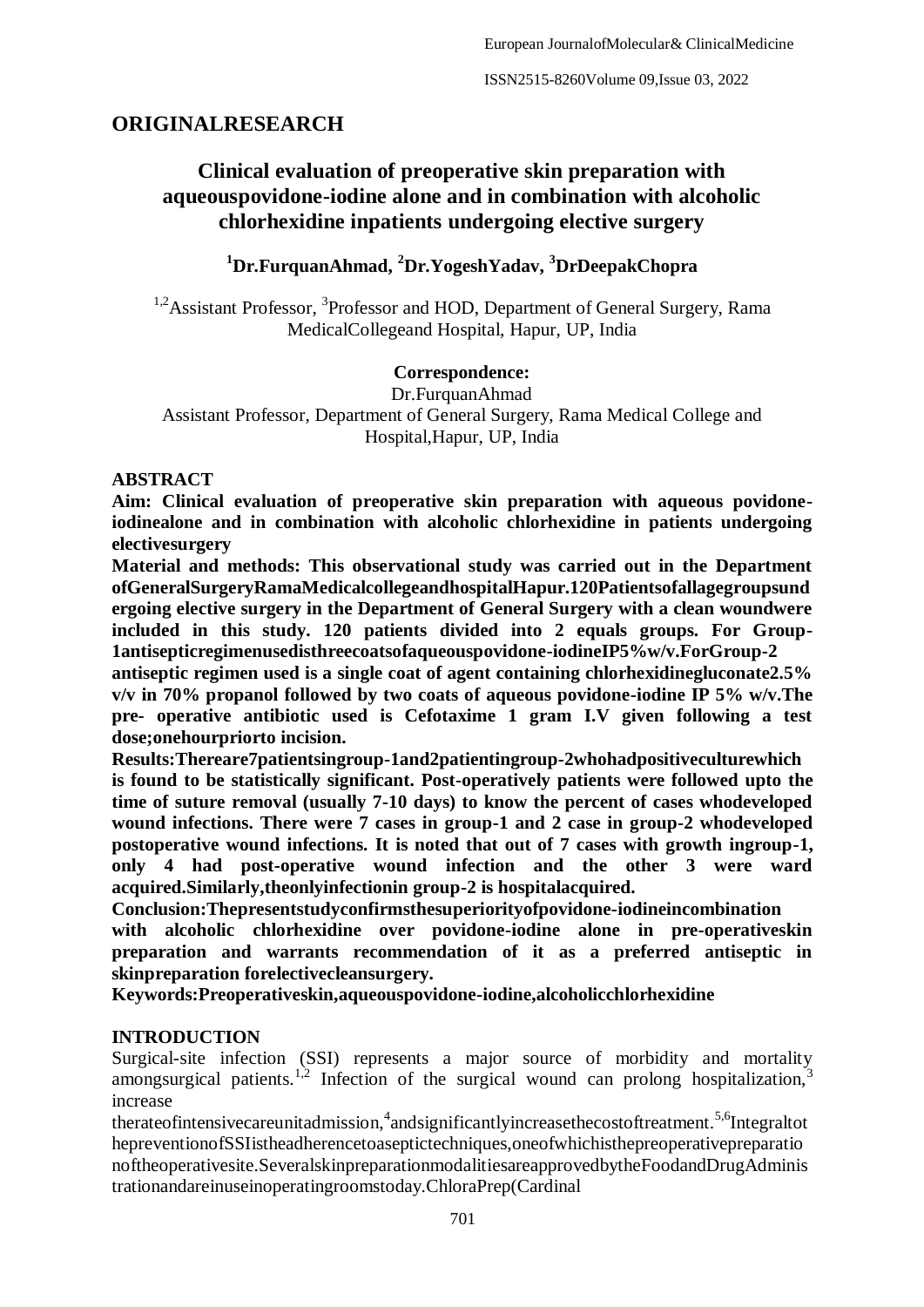Health) is a commercially available combination of 2% chlorhexidine and 70% isopropylalcohol. The combination of chlorhexidine and isopropyl alcohol (or 70% isopropyl alcoholalone) has significantly better immediate antimicrobial activity than does 4% chlorhexidine.Also,thecombinationofchlorhexidineandisopropylalcoholhasdemonstratedbetter residualantimicrobial activity than either 70% isopropyl alcohol alone or 4% chlorhexidine alone.<sup>7</sup> Inother trials, 2% chlorhexidine and 70% isopropyl alcohol demonstrated better immediate andlong-term residual antimicrobial activity than did povidone-iodine alone.<sup>8</sup>This finding hasbeen observed clinically as well: Maki et al<sup>9</sup>observed that cutaneous disinfection withchlorhexidine before insertion of an intravascular device and for postinsertion site care cansubstantiallyreducetheincidenceofdevice-

relatedinfection,comparedwithcutaneousdisinfection with povidone-iodine. Another skin disinfectant solution, consisting of iodinepovacrylex in isopropyl alcohol (DuraPrep; 3M), is commercially available and has become popular for surgical disinfection.<sup>10,11</sup> Iodine povacrylex in isopropyl alcohol solution mayprovide longer-lasting antisepsis than other iodophor-based products because, when placed onskin, it dries to a film of disinfectant. It has been suggested that this film may resist beingwashed away by fluids and blood and thus may provide potential for longer-term protectionthant raditional povidone-iodine.<sup>12</sup>

### **MATERIALANDMETHODS**

ThisobservationalstudywascarriedoutintheDepartmentofGeneralSurgeryaftertakingtheapprova l of the protocol review committee and institutional ethics committee. 120 Patients ofall age groups undergoing elective surgery in the Department of General Surgery with a cleanwoundwereincludedinthisstudy.patientswithImmunocompromised,onlong-

termsteroids,Patients with septicaemia and having a focus of infection somewhere on the body manifestedclinically with fever and increased total and differential counts and Clean contaminated andcontaminatedsurgeries inwhichviscous was openedwereexcludedfromthestudy.

### **METHODOLOGY**

120 patients divided into 2 equals groups. Cases were selected at random irrespective of eachcase preoperatively, shaving of the parts was done at the same time on the previous eveningforallthepatients.Thepreoperativeskinpreparationineachgroupisdonewiththerespective antiseptic regimen. For Group-1 antiseptic regimen used is three coats of aqueous povidoneiodine IP 5% w/v. For Group-2 antiseptic regimen used is a single coat of agent containingchlorhexidinegluconate2.5%v/vin70%propanolfollowedbytwocoatsofaqueouspovid one-iodineIP5%w/v.Thepre-operativeantibioticusedisCefotaxime1gramI.Vgivenfollowing a test dose; one hour prior to incision. A sterile saline swab culture & sensitivity isdonefromthesiteofincisionimmediately inboththegroups.Thishadimportantimplicationsin knowing whether these strains were responsible for causing infections in the postoperativeperiod.

### **STATISTICALANALYSIS**

Statistical analysis was performed using SPSS Statistics V25.0. Results were represented withfrequencies and percentages. The Chi-square test and Fischer exact test were applied to findsignificance.P<0.05 was considered statistically significant.

### **RESULTS**

Atotalof120patientswhowereplannedforcleanelectivesurgerywerestudiedintwogroups(60 in each group). The Mean (SD) value of the age for group-1 was  $39.7 + 13.4$  and that forgroup-2was 37.7 +14.9years andthedifferenceis notstatisticallysignificant.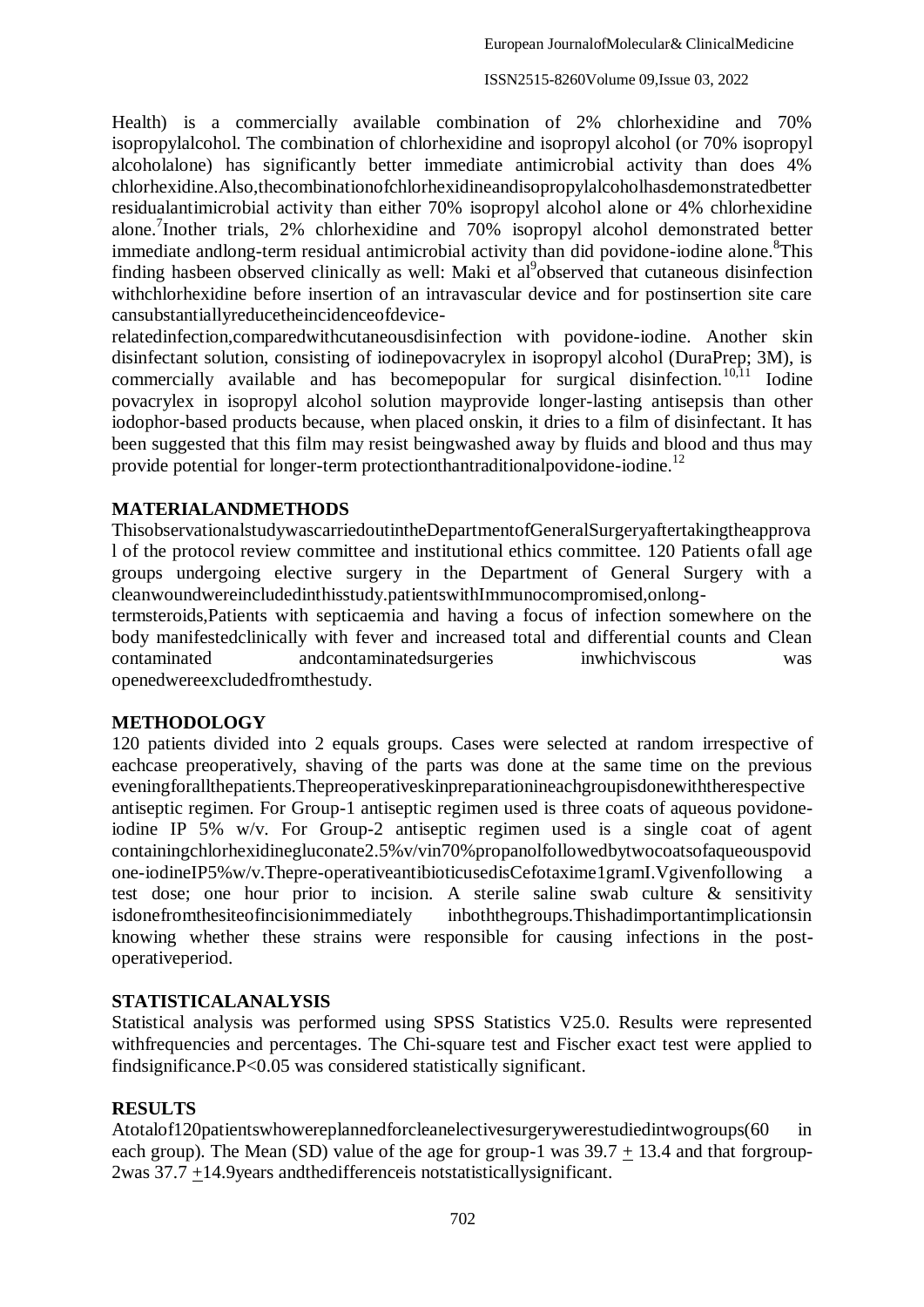There were 72males (Group I - 32; Group II – 40) and 48 females (Group I - 28; Group II – 20).Durationofsurgeriesvariedfrom46minutesto3.10hoursandsinceallthesurgerieswereclean

and elective, the duration of surgery has no effect on the number of cases with positivecultureswabs.

There are 7 patients in group-1 and 2 patients in group-2 who had positive culture which isfoundtobestatisticallysignificant.Thecultureandantibioticsensitivityresultsofthepatientswithg rowth in bothgroupsare summarizedintable5.

Post-operatively patients were followed up to the time of suture removal (usually 7-10 days)to know the percent of cases who developed wound infections. There were 7 cases in group-1and 2 case in group-2 who developed postoperative wound infections. It is noted that out of 7cases with growth in group-1, only 4 had post-operative wound infection and the other 3 werewardacquired.Similarly, the only infectionin group-2is hospitalacquired.

| Gender | GroupI            |                   | <b>Group II</b>   | <b>Total</b>      |    |
|--------|-------------------|-------------------|-------------------|-------------------|----|
|        | <b>No.ofcases</b> | <b>Percentage</b> | <b>No.ofcases</b> | <b>Percentage</b> |    |
| Male   | 32                | 53.33%            | 40                | 66.67%            |    |
| Female | 28                | 46.67%            | 20                | 33.33%            | 48 |
| Age    | $39.7 + 13.4$     |                   |                   | $37.7 + 14.9$     |    |

### **Table1:Ageand genderdistribution**

## **Table2:Natureofoperations**

| <b>Diagnosisofsubjects</b> | GroupI        |            | <b>Group II</b> |            |
|----------------------------|---------------|------------|-----------------|------------|
|                            | <b>Number</b> | Percentage | <b>Number</b>   | Percentage |
| Excision                   | 16            | 26.67%     | 19              | 31.67%     |
| ExcisionBiopsy             | 6             | 10%        |                 |            |
| Hemithyroidectomy          |               | 1.67%      |                 |            |
| Hernioplasty               | 22            | 36.67%     | 28              | 46.67%     |
| SuperficialParotidectomy   |               | 1.67%      |                 | 1.67%      |
| TotalThyroidectomy         |               | 11.67%     | 5               | 8.33%      |
| TrendelenburgProcedure     |               | 11.67%     |                 | 11.67%     |
| Total                      | 60            |            | 60              |            |

### **Table3:Culturereport**

| Microbiologyreport |    | GroupI                                    | <b>Group II</b> |        |  |
|--------------------|----|-------------------------------------------|-----------------|--------|--|
|                    |    | Number   Percentage   Number   Percentage |                 |        |  |
| Nogrowth           | 53 | 88.33%                                    | 58              | 96.67% |  |
| Growthpresent      |    | 11.67%                                    |                 | 3.33%  |  |
| Total              | 60 | $_{00}$                                   | 60              | 100    |  |

### **Table4:Sensitivityreport**

| Antibiogram   | <b>GroupI</b> | <b>Group II</b> |                      |
|---------------|---------------|-----------------|----------------------|
|               | Patient1-6    | <b>Patient7</b> | <b>Patient1and 2</b> |
|               | S.epidermidis | <b>S.aureus</b> | S.epidermidis        |
| Amoxicillin   |               |                 |                      |
| Cefotaxime    |               |                 |                      |
| Ciprofloxacin |               |                 |                      |
| Gentamycin    |               |                 |                      |
| Amikacin      |               |                 |                      |

### **\***S=Sensitive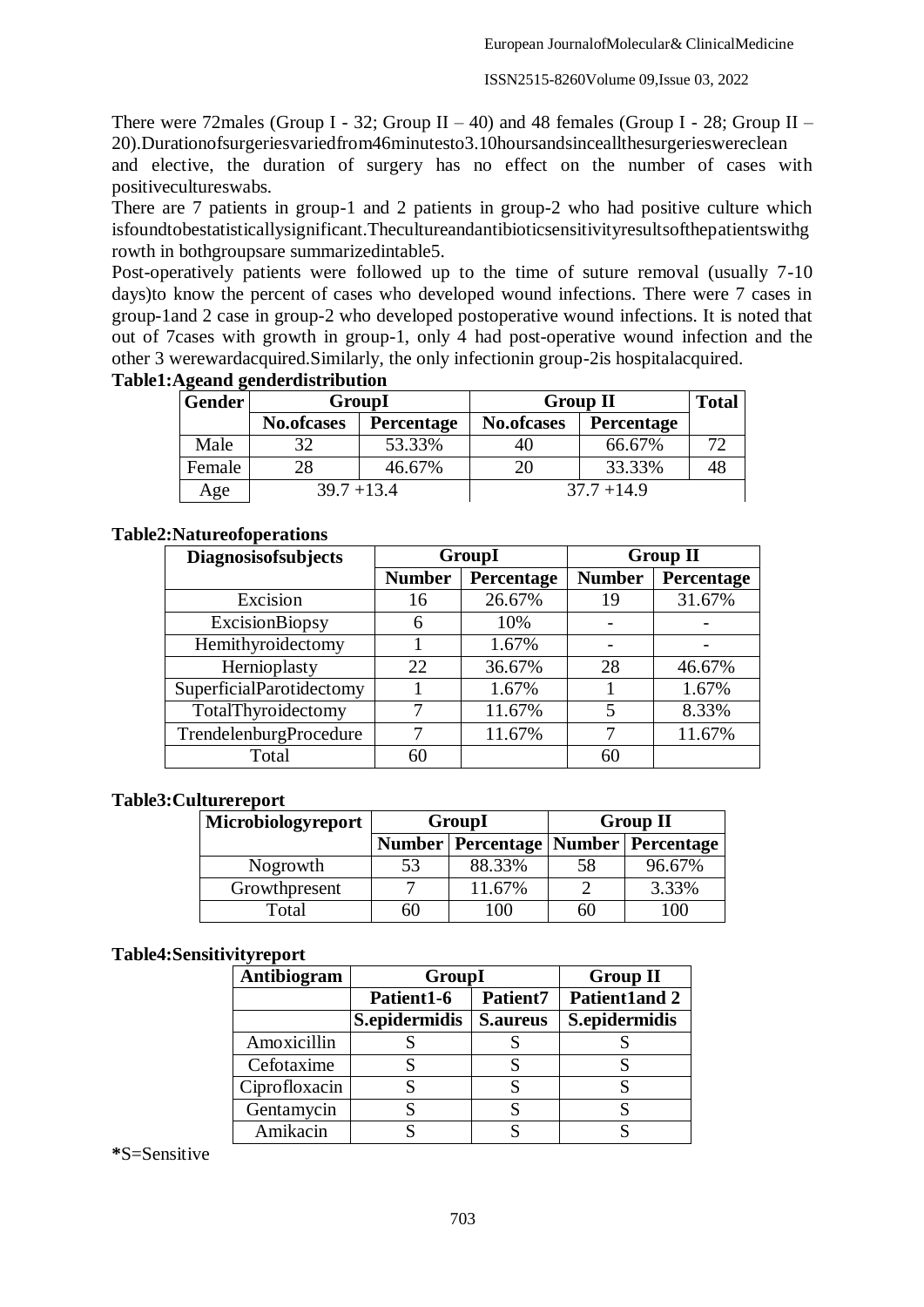ISSN2515-8260Volume 09,Issue 03, 2022

| Microbiological | GroupI                         |      |    |                                                            | <b>Group II</b>     |    |
|-----------------|--------------------------------|------|----|------------------------------------------------------------|---------------------|----|
| report          | <b>Noinfection</b>             |      |    | <b>Infection   Total   Noinfection   Infection   Total</b> |                     |    |
| NoGrowth        | 49                             | 3#   | 53 | 56                                                         | 2#                  | 58 |
| Growth          |                                | $4*$ |    |                                                            | ∩*                  |    |
| Total           | 53                             |      | 60 | 58                                                         |                     | 60 |
|                 | Chi-Square= $14.4$ ; $p<0.001$ |      |    | Chi-Square= $0.03$ ; $p=0.7$                               |                     |    |
|                 | &Fisher'sExactvalue            |      |    |                                                            | &Fisher'sExactvalue |    |

#### **Table5:RelationshipbetweenMicrobiologicalreportandpost-operativewoundinfection rate**

**\* -** Post-operative infections with Positive culture report#- **Hospitalinfections** 

#### **Table6:Sensitivityreportofpost-operativeinfectionswithpositiveculture report**

| Antibiogram   | <b>GroupI</b>   |                          |  |  |
|---------------|-----------------|--------------------------|--|--|
|               | Patient7        | Patient <sub>2,3,4</sub> |  |  |
|               | <b>S.aureus</b> | S.epidermidis            |  |  |
| Amoxicillin   |                 |                          |  |  |
| Cefotaxime    |                 |                          |  |  |
| Ciprofloxacin | S               |                          |  |  |
| Gentamycin    |                 |                          |  |  |
| Amikacin      |                 |                          |  |  |

#### **DISCUSSION**

The use of PVP-iodine in surgeries dates to 1955. Chlorhexidinegluconate with its increasedefficiency has been recently made available all over as an antiseptic and disinfectant. In thisstudy, we compared the efficacy of povidone-iodine alone and in combination with alcoholicchlorhexidine in elective clean surgeries for the prevention of surgical site infections. Thepresentstudyhas11.67% ingroup-1and3.33% ingroup-2hadcolonizationofsiteofincisionevenafterskindisinfectionwhereastherespectivevaluesinJuliaL etal.<sup>13</sup>studieswere35.3% and 4.7% and in Ajay et al.<sup>14</sup> study were 20.8% and 3.3% This shows that when compared topovidone-iodine alone, using a combination of povidone- iodine and an alcoholic solution ofchlorhexidine, the colonization rates of the sites of incision were reduced significantly. Therate of postoperative wound infections (after excluding ward infections) in group-1 is 6.67%and of group-2 is 0% whereas the respective values in Brown et al.<sup>15</sup>studies were 8.1% and 6.0%, Ajay et al.<sup>14</sup> studies were 13.3% and 0%. The difference in the results was not thatsignificant in studies done by Park et al.<sup>16</sup> ,Sistla et al.<sup>17</sup> and<br>Paocharoen et al.<sup>18[</sup>The resultsfrom the presentstudy show that pre-Paocharoen et al.<sup>18</sup>[The resultsfromthepresentstudyshowthatpreoperativeskinpreparationusingchlorhexidinegluconate2.5% v/v in 70%propanol followed by aqueous povidone-iodine 5% w/v is effective whencomparedwithaqueouspovidoneiodinealone.Thelimitationsofourstudyincludeconvenientsamplesizeandlack ofdiversity in patients,asitisasingle-centerstudy.

### **CONCLUSION**

The present study confirms the superiority of povidone-iodine in combination with alcoholicchlorhexidine over povidone-iodine alonein pre-operative skinpreparationand warrantsrecommendationofitasapreferredantisepticinskinpreparationforelectivecleansurgery.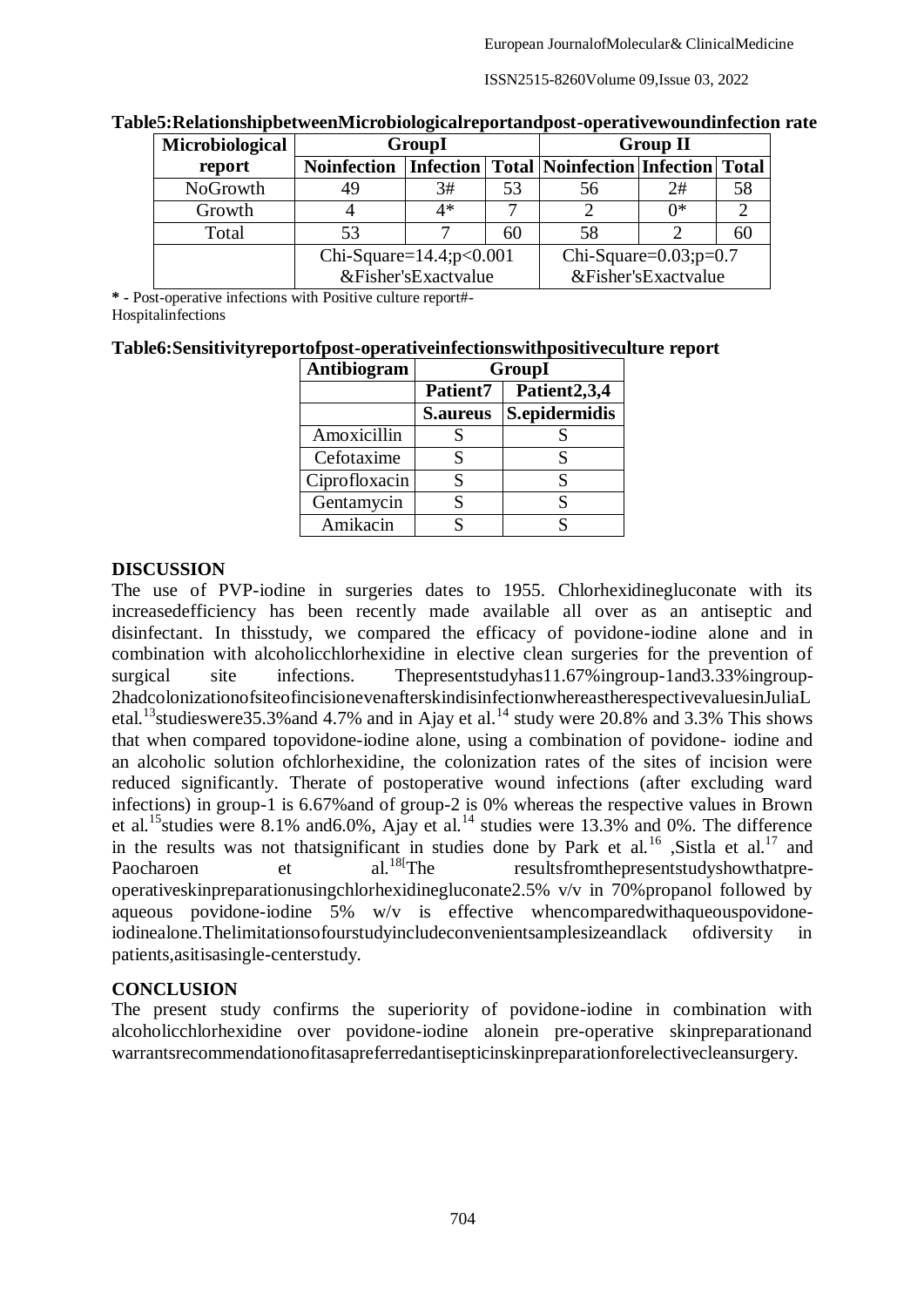## **REFERENCES**

- 1. Astagneau P, Rioux C, Golliot F, Brucker G. Morbidity and mortality associated withsurgical-site infections: results from the 1997–1999 INCISO surveillance. J Hosp Infect.2001;48:267–274. [PubMed:11461127]
- 2. Kirkland KB, Briggs JP, Trivette SL, Wilkinson WE, Sexton DJ. The impact of surgicalsite infections in the 1990s: attributable mortality, excess length of hospitalization, andextracosts. InfectControlHospEpidemiol.1999;20:725–730. [PubMed:10580621]
- 3. Kurz A, Sessler DI, Lenhardt R. Perioperative normothermia to reduce the incidence ofsurgical- wound infection and shorten hospitalization. Study of Wound Infection andTemperatureGroup. N EnglJMed.1996;334:1209–1215. [PubMed:8606715]
- 4. Greif R, Akca O, Horn EP, Kurz A, Sessler DI. Supplemental perioperative oxygen toreduce the incidence of surgical-wound infection. Outcomes Research Group. N Engl JMed.2000;342:161– 167. [PubMed:10639541]
- 5. Gaynes RP, Culver DH, Horan TC, Edwards JR, Richards C, Tolson JS. Surgicalsiteinfection (SSI) rates in the United States, 1992–1998: the National Nosocomial InfectionsSurveillance System basic SSI risk index. Clin Infect Dis. 2001; 33(Suppl 2):S69–S77.[PubMed:11486302]
- 6. Swenson BR, Hollenbeak CS, Koltun WA. Hospital costs and risk factors associated withcomplicationsoftheilealpouchanalanastomosis.Surgery.2002;132:767– 773.[PubMed:12407364]
- 7. Hibbard JS, Mulberry GK, Brady AR. A clinical study comparing the skin antisepsis andsafetyofChloraPrep-70%isopropylalcohol,and2%aqueouschlorhexidine.JInfusNurs.2002;25:244–249. [PubMed:12131506]
- 8. HibbardJS.Analysescomparingtheantimicrobialactivityandsafetyofcurrentantisepticagents :areview. JInfusNurs. 2005;28:194–207. [PubMed:15912075]
- 9. Maki DG, Ringer M, Alvarado CJ. Prospective randomised trial of povidoneiodine,alcohol, and chlorhexidinefor prevention of infection associated with central venous andarterialcatheters. Lancet. 1991;338:339–343. [PubMed:1677698]
- 10. Birnbach DJ, Meadows W, Stein DJ, Murray O, Thys DM, Sordillo EM. Comparison ofpovidone-iodineandDuraPrep,aniodophor-inisopropylalcoholsolution,forskindisinfection prior toepidural catheterinsertioninparturients. Anesthesiology. 2003;98:164–169.[PubMed:12502993]
- 11. Gilliam DL, Nelson CL. Comparison of a one-step iodophor skin preparation versustraditional preparation in total joint surgery. ClinOrthopRelat Res. 1990; 250:258– 260.[PubMed:2293938]
- 12. Jeng DK, Severin JE. Povidone-iodine gel alcohol: a 30-second, onetime applicationpreoperativeskinpreparation.AmJInfectControl.1998;26:488– 494.[PubMed:9795677]
- 13. Julia Langgartner, Hans-JorgLinde, Norbert Lehn, RengSchol M, Erich J, Gluck T.Combined skin disinfection with Chlorhexidine/Propanol and aqueous povidoneiodinereducesbacterialcolonizationofcentralvenouscatheter.Intensivecaremedicine2004;3 0(6):1081-88.
- 14. Ajay Kumar Mareedu. Comparative study of Preoperative skin preparation with aqueouspovidone iodine only versus povidone iodine in combination with chlorhexidine in cleanelective surgeries. IOSR journal of dental and medical sciences (IOSR-JDMS) eISSN:2279-0853,p-ISSN:2279- 0861. 2018;17(5):01-06.
- 15. BrownTR,ClarenceEhrlichE,FrederickStehmanB,AlanGolichowskiM,JamesMaduraA, Harold EE. "A clinical evaluation of chlorhexidinegluconate spray as compared withiodophor scrub for preoperative skin preparation". Surgery, Gynecology and Obstetrics1984;158(4):363.